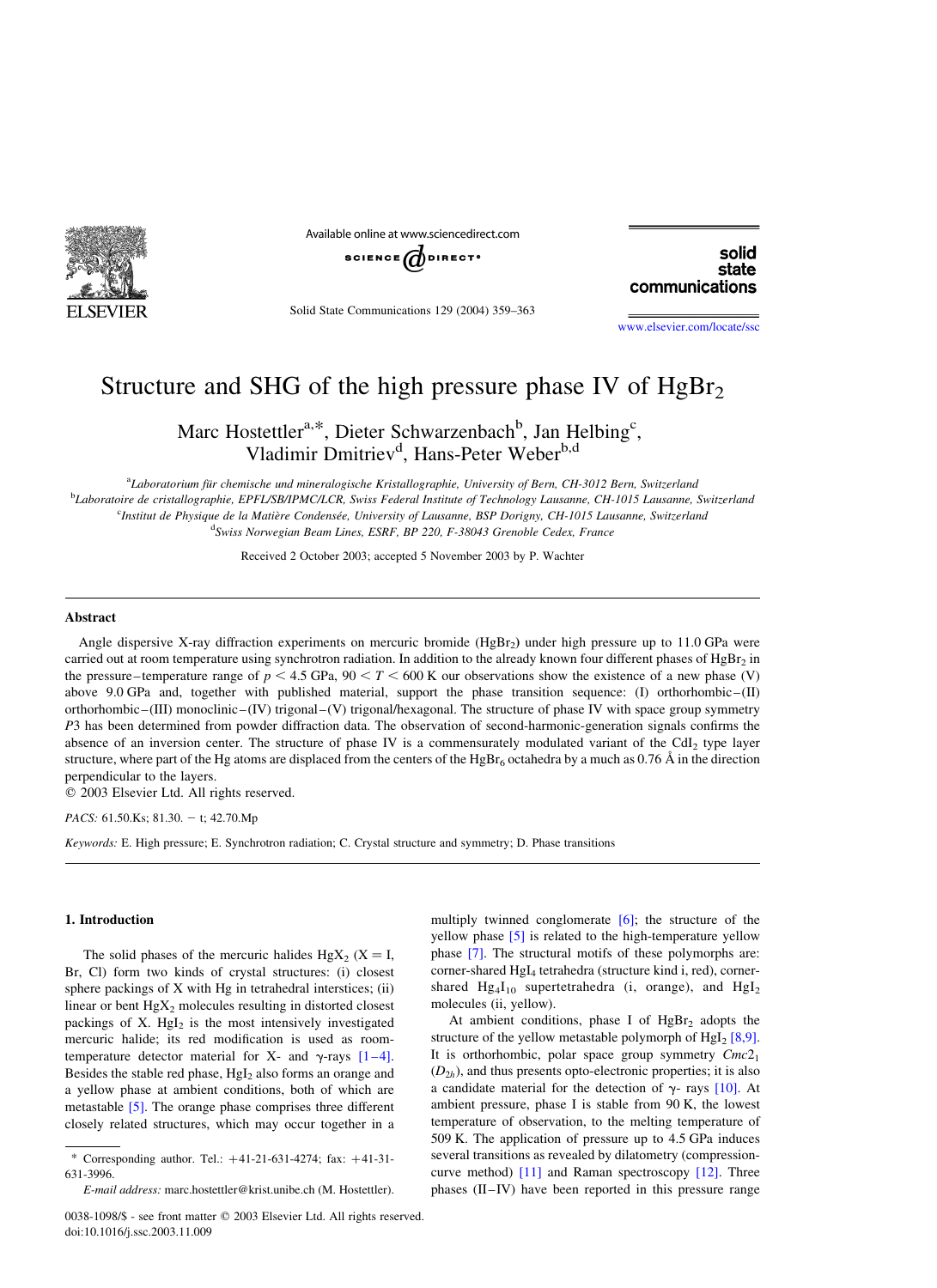(Fig. 1), the structures of which have not yet been determined. In order to better understand the behavior of this material under pressure, we performed X-ray powder diffraction and second-harmonic-generation (SHG) experiments using diamond-anvil cells (DAC). In this communication, we present an overview of the diffraction results, the crystal structure of phase IV and its SHG signal, as well as the occurrence of an additional phase V.

## 2. Experimental

## 2.1. X-ray diffraction

In situ high-pressure angle-dispersive X-ray diffraction data were recorded at the Swiss–Norwegian Beam Lines at the European Synchrotron Radiation Facility (ESRF, Grenoble, France) by using monochromatic radiation with wavelength  $\lambda = 0.7498(2)$  Å collimated to a diameter of 100  $\mu$ m. Commercial HgBr<sub>2</sub> powder (Fluka, puriss.  $p.a. > 99\%$  composed of needle shaped crystallites was ground to an average particle size of  $5-10 \mu m$ . The sample was introduced into the hole of a tungsten gasket in a DAC [\[13\]](#page-3-0) together with a ruby chip and silicone oil as pressure medium. The pressure was determined by the fluorescence of the ruby [\[14\]](#page-3-0). Diffraction data were recorded with a MAR345 area detector at several pressures up to 11 GPa. The 2D images were corrected for geometrical distortions and transformed into a 1D powder diagram by integration with program Fit<sub>2D</sub>  $[15]$ . Diffraction intensities were corrected for absorption of the DAC.



Fig. 1. Phase diagram of  $HgBr<sub>2</sub>$ , the phase boundaries have been established by Raman spectroscopy, adapted from [\[12\].](#page-3-0)

#### 2.2. Second-harmonic generation

The first description of a SHG experiment using powders has been reported in Ref. [\[16\].](#page-4-0) We have performed a similar experiment using a femtosecond Ti:sapphire laser at 810 nm. Second-harmonic signals were measured in transmission geometry. Filters and a spectrometer were used to suppress the 810 nm light, and spectra in the 405 nm region were recorded with a CCD detector. Powdered sample contained in a capillary was first investigated at ambient conditions (phase I). The same experiment was repeated with a DAC, at a pressure of 6.2(1) GPa (phase IV) and signals were scaled to the respective sample volumes.

## 3. Results

#### 3.1. Phase transition sequence

Up to the III–IV transition at 4 GPa, the powder rings show the sample to be strongly textured as evidenced by the raw 2D images of Fig. 2. The diagrams of phase II are very similar to those of phase I. Because of the texture, we could not identify any structural change between these two phases. The I–II transition was first detected by dilatometry. It is accompanied by a volume change similar to the one observed for the II–III and III–IV transitions [\[11\]](#page-3-0). However, its existence was not conclusively confirmed by Raman spectroscopy, the reported differences between I and II being minor  $[12]$ : for I, the observed peaks were at 16, 57 and  $186 \text{ cm}^{-1}$ , while for II the first peak was absent and the others had shifted by  $+5$  and  $-2$  cm<sup>-1</sup>, respectively. Phase III displays a more complicated diffraction pattern, with additional powder lines, suggesting a lower, possibly monoclinic symmetry. However, also for this phase the texture did not permit us to propose a convincing indexation. In addition, the corresponding Raman spectrum shows inferior signal to noise compared to the spectra of phases I, II and IV [\[12\]](#page-3-0). These difficulties might be due to the formation of a strongly disordered state in the stability range of phase III of  $HgBr<sub>2</sub>$ . At the III–IV transition the texture disappears. This



Fig. 2. Raw powder diffraction data collected at 3.4(1) GPa (left, phase III) and 5.4(1) GPa (right, phase IV), illustrating the disappearance of the texture at the III  $\rightarrow$  IV transition.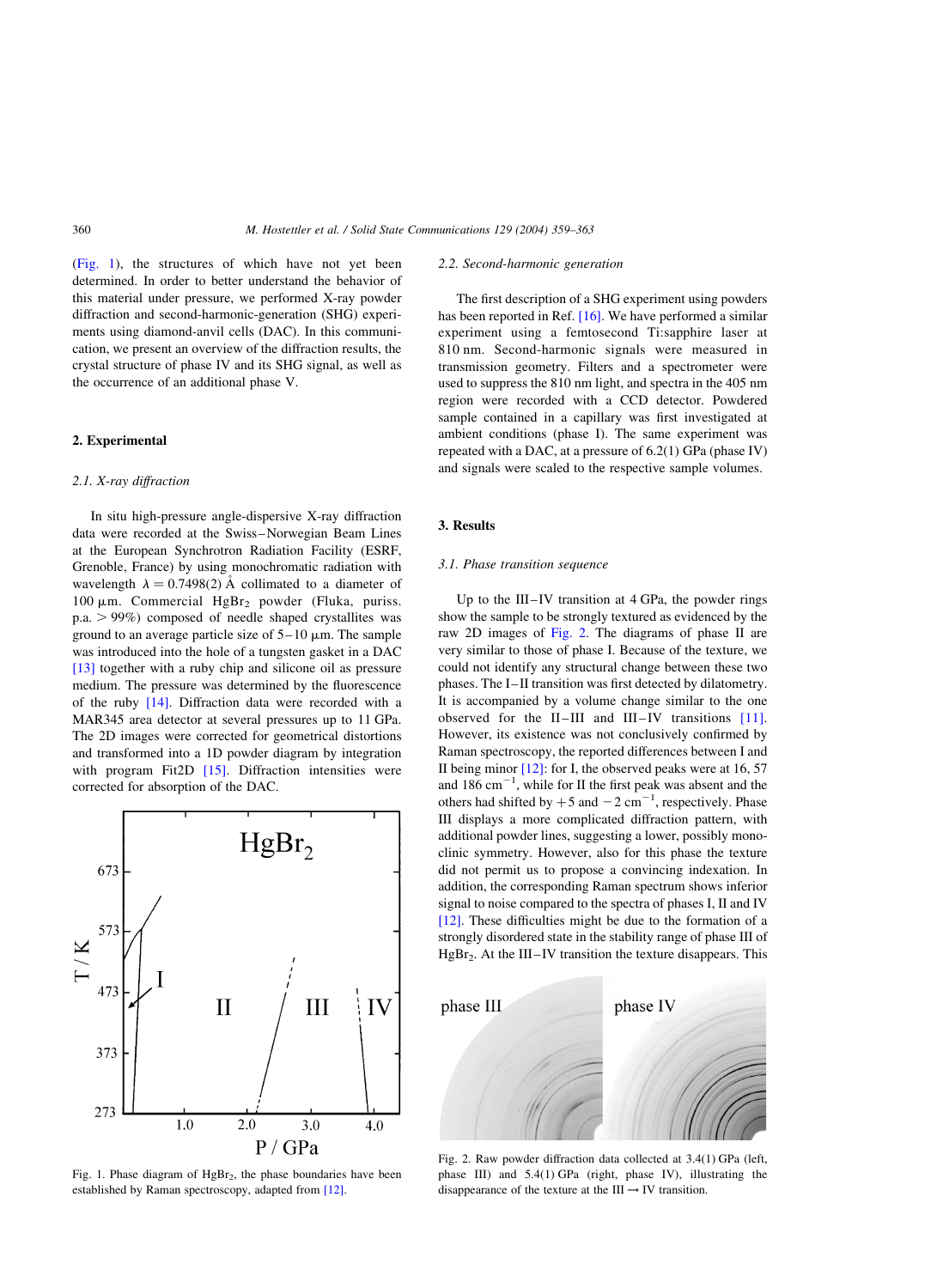observation establishes the destructive character of the transition. The powder data of phase IV can be indexed in a hexagonal cell, with  $a = 6.7569(3)$  and  $c = 5.6589(9)$  Å at 5.4(1) GPa. Above 9.0 GPa, additional peaks appear, they are ascribed to an additional phase V. The corresponding powder pattern can be indexed with the unit cell of phase IV by doubling the c axis,  $a = 6.787(1)$  and  $c = 11.130(2)$  Å at 10.7 GPa.

#### 3.2. Second-harmonic generation

Both phases I and IV of  $HgBr<sub>2</sub>$  generate a clear secondharmonic signal. The observed integrated intensities are scaled with the respective volume of the sample to allow the comparison of the relative conversion efficiencies of the two phases, giving 250,000 and 230,000 photons  $s^{-1}$  mm<sup>-3</sup> for phase I and IV, respectively. These values are of the same order of magnitude as those measured for a powdered sample of the yellow high-temperature phase of  $HgI<sub>2</sub>$  (space group symmetry  $P2<sub>1</sub>$ ), and about three orders of magnitude larger than the value measured for the centrosymmetric red phase of HgI<sub>2</sub> at room temperature  $[7]$ . Red HgI<sub>2</sub> was used as a centrosymmetric reference material to estimate the magnitude of a possible surface effect for our experimental set-up. The structures of phase I of  $HgBr<sub>2</sub>$  and of the yellow high-temperature phase of  $Hgl<sub>2</sub>$  are known to be noncentrosymmetric and the signal measured for phase IV is too large for a surface effect. Therefore, it is safe to conclude that the inversion is also absent in the structure of phase IV of HgBr<sub>2</sub>.

## 3.3. Structure of phase IV

The X-ray diffraction intensities do not present any systematic absences. The structure was solved with direct methods [\[17\].](#page-4-0) Different hexagonal and trigonal space groups were tested and an initial model was obtained in the noncentrosymmetric space group  $P3$ , in agreement with the observed second-harmonic signal. This structure was refined with the Rietveld method using program GSAS [\[18\]](#page-4-0), leading to the confidence factors:  $wR_p = 0.035$ ,  $R_p =$ 0.025 and  $R(F^2) = 0.075$  [\[19\]](#page-4-0). The experimental data, refined profile and their difference curve are shown in Fig. 3. The structural parameters are given in Table 1.

The structure of phase IV of  $HgBr<sub>2</sub>$  is a derivative of the structure of  $CdI<sub>2</sub>$ . It is built from layers of edge-sharing octahedra that are stacked through Br· · ·Br van der Waals contacts. In contrast to the CdI<sub>2</sub> type structure, some of the coordinated metal atoms are displaced along  $c$  from the centroïds of the octahedra, leading to three distinct mercury sites and thus  $Z = 3$  instead of  $Z = 1$ . [Fig. 4](#page-3-0) presents a view of the structure onto the plane of the layer [0 0 1], and an edge view of the layer down the [1 1 0] direction showing the alternating displacements along c of the three mercury atoms in neighboring octahedra along  $[1 \overline{1} 0]$ . This structure may be described as a commensurate modulation of the  $CdI<sub>2</sub>$ 



Fig. 3. Diffraction pattern of the phase IV of  $HgBr<sub>2</sub>$  at 5.4 GPa. Experimental and refined profiles are drawn, respectively, with crosses and full line. Their difference is the lower curve. The ticks indicate the peak positions. The contamination by the diffraction of the gasket was modelled with an additional phase.

structure. The Hg–Br bond lengths are  $2.56(1)$ ,  $2.60(1)$  Å for Hg1, 2.60(1), 2.72(1) Å for Hg2 and 2.63(2), 3.10(1) Å for Hg3. Hg1, Hg2 and Hg3 are displaced from the centers of the coordination octahedra by  $+0.02$ ,  $-0.19$  and  $+0.76$  Å, respectively. Thus, Hg3 adopts a trigonal coordination whereas Hg1 and Hg2 show an approximately octahedral coordination with six bonds of roughly the same length. The interlayer  $Br \cdots Br$  contacts are 3.48(1), 3.64(2) and  $3.78(2)$  Å. Surprisingly, the average isotropic displacement parameter of the Hg atoms is 1.7 times larger than the one of Br. Even if the atomic displacement parameters derived from powder data are often unrealistic, this observation of larger displacement parameters for the mercury atoms has also been observed for the red and orange  $HgI<sub>2</sub>$  structures determined from accurate single crystal data [\[6,7\]](#page-3-0).

#### 4. Conclusions

The diffraction experiments have shown the existence of an additional phase (V) of  $HgBr<sub>2</sub>$  above 9.0 GPa. Together with published material  $[8,9]$ , they suggest a phase transition

#### Table 1

Structural parameters of phase IV of  $HgBr<sub>2</sub>$  at 5.4(1) GPa, unit cell dimensions  $a = 6.7569(3)$  and  $c = 5.6589(9)$  Å, space group symmetry  $P3$ ,  $Z = 3$ . Atomic isotropic displacement parameters are  $U_{\text{iso}}(\text{Hg}) = 0.0336(18), U_{\text{iso}}(\text{Br}) = 0.0190(17) \text{ Å}^2$ 

| Atom            | Wyckoff site | x         | ν         | Z.         |
|-----------------|--------------|-----------|-----------|------------|
| Hg1             | 1a           | 0.0       | 0.0       | 0.4699(7)  |
|                 |              |           |           |            |
| Hg <sub>2</sub> | 1с           | 0.66667   | 0.33333   | 0.4329(7)  |
| Hg3             | 1b           | 0.33333   | 0.66667   | 0.6000(11) |
| Br1             | 3d           | 0.676(2)  | 0.698(2)  | 0.216(2)   |
| Br2             | 3d           | 0.3470(2) | 0.2969(2) | 0.7161(7)  |
|                 |              |           |           |            |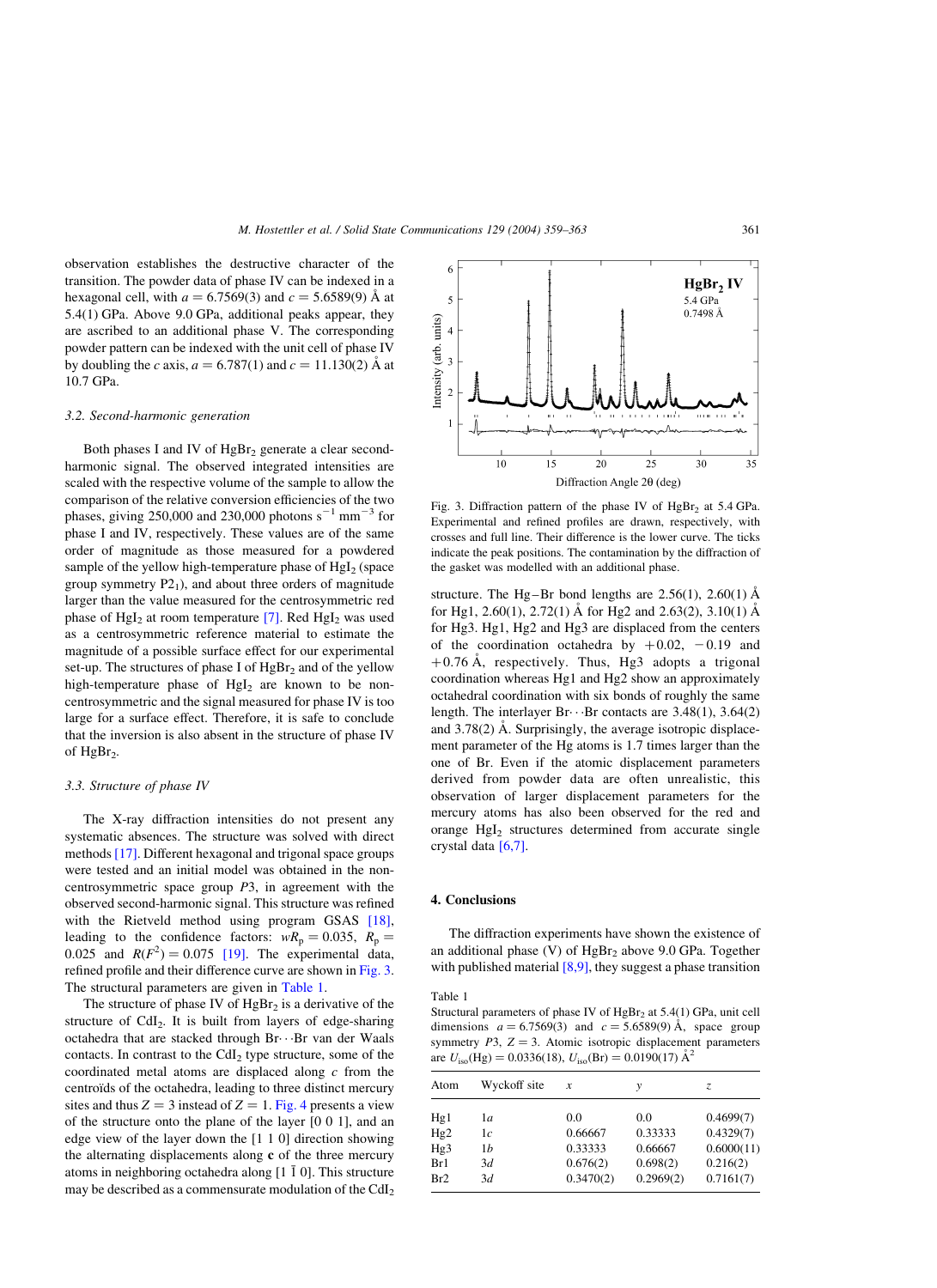<span id="page-3-0"></span>

Fig. 4. Structure of the phase IV of  $HgBr<sub>2</sub>$  at 5.4 GPa. Up: view along the trigonal c-axis onto the layer of edge-shared octahedra. Down: the alternation of the three mercury sites along  $[1 \ \overline{1} \ 0]$ direction.

sequence, (I) orthorhombic–(II) orthorhombic–(III) monoclinic–(IV) trigonal–(V) trigonal or hexagonal. Due to strong texture effects, we cannot unambiguously confirm or disprove the existence of the I–II transformation, and we are unable to index the pattern and ascertain the proposed symmetry of phase III. The destructive character of the III–IV transition considerably reduces the texture effects, allowing a complete structure determination of phase IV. This phase forms a commensurately modulated  $CdI<sub>2</sub>$  structure built from layers of edge-sharing octahedra, in which one out of three mercury atoms assumes a trigonal rather than an octahedral coordination. This structure and its atomic displacement parameters suggest mercury to be mobile and recall the transformation of orange into red HgI<sub>2</sub> where mercury also appears to be mobile inside the iodineatom substructure and diffuses between tetrahedral voids [6]. The structure of phase IV of  $HgBr<sub>2</sub>$  may explain the shift of the Hg–Br Raman frequencies to lower values with increasing pressure [12]. Usually, a vibrational mode shifts to higher frequency upon increasing pressure. The structural reason for the decreasing frequency observed for  $HgBr<sub>2</sub>$ may be the tendency of mercury to shift to higher coordination with increasing pressure.

The results presented here are a further confirmation that Hg(II) can adopt a considerable variety of environments in condensed matter, including tetrahedral, trigonal, linear and octahedral coordination. Each coordination may derive from a region of stability in the  $p-T$  space associated with particular values of the energy levels of the valenceelectrons. For  $HgBr<sub>2</sub>$  the low pressure region of the phase diagram seems to favor molecular structures with a

coordination number of two, while pressures above 4.0 GPa stabilize pyramidal and octahedral coordination with trigonal and hexagonal symmetries.

The halides of the other group IIB elements Zn and Cd form non-molecular structures with closest-packed anions. The structures of the zinc halides are tetrahedral [\[20\]](#page-4-0) analogous (but not identical) to those of  $HgI<sub>2</sub>$ , whereas the cadmium halides form the well-known octahedral layer structures of which phase IV of  $HgBr<sub>2</sub>$  is a variant.

## Acknowledgements

We thank Prof. Majed Chergui of the Laboratoire de spectroscopie ultrarapide, Swiss Federal Institute of Technology at Lausanne for providing the setup used in the SHG experiments. We also thank the staff of the Swiss– Norwegian Beam Lines at the ESRF, Grenoble, for their competent help. This work, as well as in part the Swiss– Norwegian Beam Lines, has been funded by the Swiss National Science Foundation.

## References

- [1] M. Piechotka, Mater. Sci. Eng. 18 (1997) 1.
- [2] B. Steiner, L. van dan Berg, U. Laor, J. Appl. Phys. 86 (1999) 4677.
- [3] L. Fornaro, L. Luchini, M. Köncke, L. Mussio, E. Quagliata, K. Chattopadhyay, A. Burger, J. Cryst. Growth 217 (2000) 263.
- [4] M. Schieber, H. Hermon, A. Vilensky, L. Melekhov, R. Shatunovsky, E. Meerson, H. Saado, Nucl. Instrum. Methods Phys. Res., Sect. A 458 (2001) 41.
- [5] G.A. Jeffrey, M. Vlasse, Inorg. Chem. 6 (1967) 396.
- [6] D. Schwarzenbach, Z. Kristallogr. 128 (1969) 97. M. Hostettler, H. Birkedal, D. Schwarzenbach, Acta Cryst. B58 (2002) 903. M. Hostettler, D. Schwarzenbach, Acta Cryst. B58 (2002) 914. M. Hostettler. PhD Thesis, Université de Lausanne, Switzerland, 2002.
- [7] M. Hostettler, H. Birkedal, D. Schwarzenbach, Helv. Chim. Acta 86 (2003) 1410. M. Hostettler, H. Birkedal, D. Schwarzenbach, Chimia 55 (2001) 541.
- [8] H. Braekken, Z. Kristallogr. 83 (1932) 222.
- [9] V.I. Pakhomov, A.V. Goryunov, I.N. Ivanova-Korfini, A.A. Boguslavskii, R.Sh. Lotfullin, Russ. J. Inorg. Chem. 35 (1990) 1407.
- [10] R. Farrell, F. Olschner, K. Shah, M. Squillante, Nucl. Instrum. Methods Phys. Res., Sect. A 387 (1997) 194.
- [11] P.W. Bridgman, Proc. Am. Acad. Arts Sci. 72 (1937) 45.
- [12] D.M. Adams, R. Appleby, J. Chem. Soc. Dalton (1977) 1535.
- [13] R. Miletich, D.R. Allan, W.F. Kuhs, MSA Rev. Mineral. Geochem. 41 (2001) 445.
- [14] R. Munro, G. Piermarini, S. Block, W. Holzapfel, J. Appl. Phys. 57 (1985) 165.
- [15] A. P. Hammersley, ESRF Internal Report, V9.129 Reference Manual V3.1, 1998. A.P. Hammersley, S.O. Svensson,